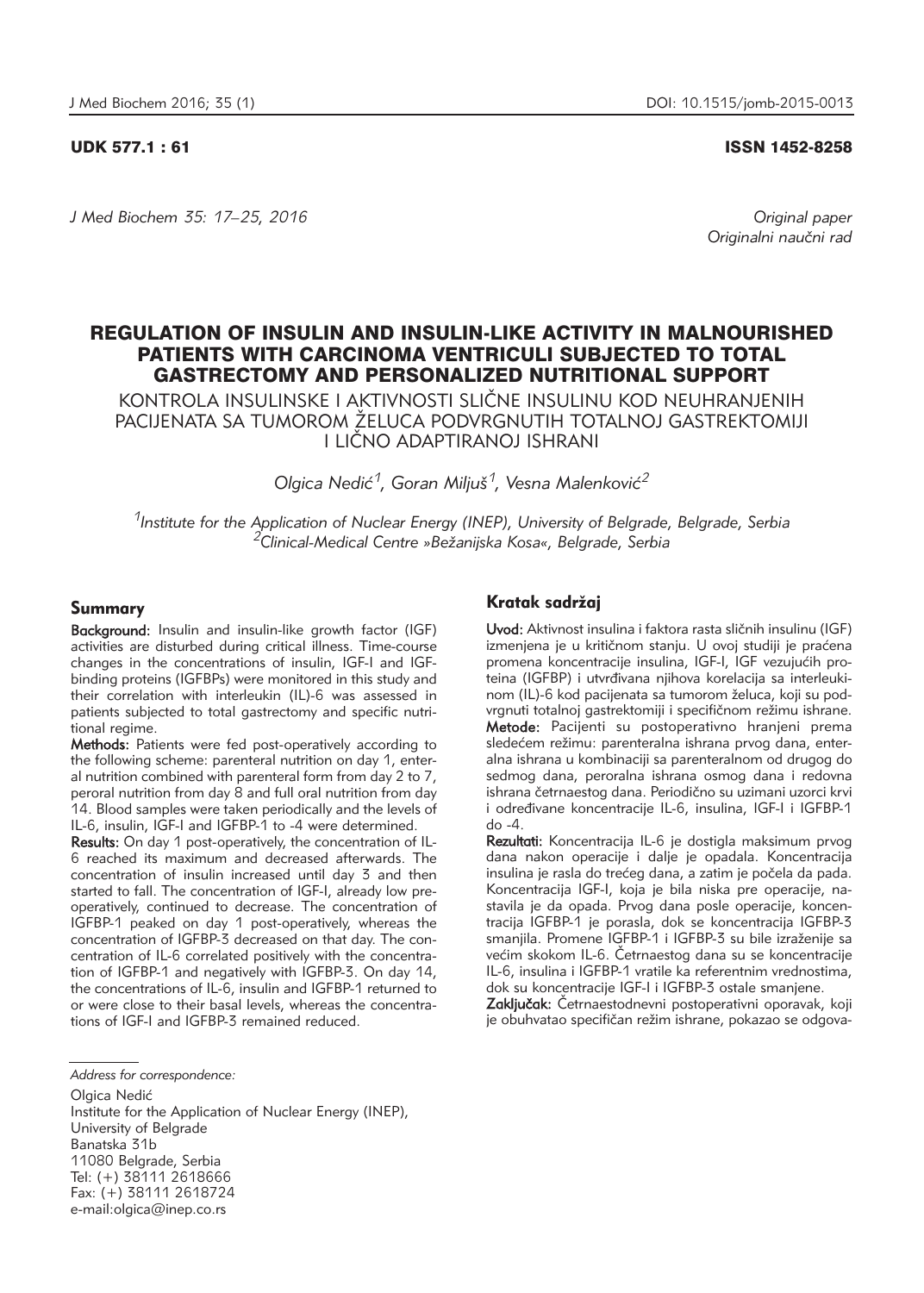Conclusions: A 14-day post-operative recovery, which included specific nutritional support, was suitable to restore insulin concentration and re-establish IGFBP-1 regulation primarily by nutrition. Very low IGF-I level on day 14 after surgery and IGFBP-3 concentration still lower than before surgery indicated that the catabolic condition was not compensated.

Keywords: enteral nutrition, insulin, insulin-like growth factor I, insulin-like growth factor binding proteins, interleukin 6, total gastrectomy

### Introduction

Impaired metabolic processes accompany critical illness. The effects of surgical treatment and malnutrition superpose to the initial clinical state, resulting in even more serious catabolism. One of the hallmarks in the treatment of patients, both pre-operatively and post-operatively, is the nutrition. Nutritional support, both immunological and pharmacological, was shown to be an important tool in the management of critical illness (1, 2). Numerous clinical studies have documented lower mortality rates in critically ill patients subjected to nutritional support adjusted to their clinical and biochemical status (1). Oral and enteral nutrition have advantages over the parenteral, as they are natural nutritional pathways, and they stimulate the function of the gastrointestinal tract and reduce the possibility of bacterial translocation (3–5). Chen et al. (6) have shown that enteral nutrition, and specifically enteral immunonutrition, was effective in restoring defense capacity in patients with gastric cancer who underwent major surgery, measured by several parameters including pro-inflammatory cytokine interleukin (IL)-6. The study of IL-6-associated pathways in gastric carcinoma, in general, is important as increased IL-6 levels seem to be associated with cancer invasion and lymph node metastasis (7–9). Additionally, the elevation of IL-6 is used to monitor post-operative complications in patients after gastrectomy. The concentration of IL-6 on day 1 post-operatively correlates with morbidity in gastric cancer patients (10).

Insulin-like growth factor I (IGF-I) has been under consideration as a nutritional biomarker, since its synthesis is tightly controlled by nutrition (11). Many other factors, however, influence the concentration of IGF-I, so the reliability of its utilization as a marker of nutritional status is still under evaluation. Hormones and cytokines affect IGF-I production, several IGF-binding proteins (IGFBPs) affect its distribution and bioavailability, and proteases modulate its activity and binding to receptors (12). In critically ill patients, insulin and the IGF system are tightly connected to the survival rates  $(13)$  and IGF-I, being an essential growth factor and promoter of DNA synthesis (14), is crucial for tissue healing.

Molecules of the IGF system are also responsible for tumor growth. IGFs act mostly via type 1 IGF

rajućim za uspostavljanje kontrole koncentracije insulina i IGFBP-1. Sa druge strane, vrlo niska koncentracija IGF-I, kao i koncentracija IGFBP-3 ispod preoperativne vrednosti, ukazuju na to da katabolički stres kod ovih pacijenata i dalje nije kompenzovan.

Ključne reči: enteralna ishrana, insulin, faktor rasta sličan insulinu I, vezujući proteini za faktore rasta slične insulinu, interleukin 6, totalna gastrektomija

receptor (IGF-1R) which has been under investigation as a potential anti-tumor therapeutic target for some time (15). In general, a high concentration of IGFs is associated with increased risk of cancer, but it also exerts negative feed-back control on the IGF-1R expression (16). Reported results on the IGF system and its activity in gastric cancer, however, show some inconsistency. For example, Wang et al. (17) have found increased IGF-I expression in gastric mucosa due to cancer, whereas Gryko and his group (18) have detected increased expression of IGF-1R in gastric carcinoma. Different IGFBPs were reported to be present in different human gastric cancer cells (19) and, so far, no studies on anti-IGF-1R targeted therapy in gastric cancer have been reported (20).

Malnourished patients with gastric cancer (carcinoma ventriculi), subjected to total gastrectomy and personalized post-operative nutritional support, were investigated in this study. It seemed relevant to monitor time-course changes in the concentrations of insulin, IGF-I, IGFBP-1, -2, -3 and -4, and to assess which of them and to what extent is correlated to the alterations in interleukins, namely the IL-6. Patients were fed according to the following nutritional scheme: parenteral nutrition on day 1, enteral nutrition combined with parenteral form from day 2 to 7, peroral nutrition from day 8 to 13 and full oral nutrition from day 14. Blood samples were taken periodically (pre-operatively and on days 1, 3, 7 and 14 post-operatively). The aim of the follow-up was to determine the rate at which biochemical parameters change, in order to assess the recovery rate in the regulation of insulin and insulin-like activity.

#### Materials and Methods

#### *Patients and samples*

Patients diagnosed with carcinoma ventriculi were subjected to total gastrectomy. Characteristics of the patients and their post-operative nutritional regime are given in Table *I*. They had Adenocarcinoma ventriculi diffusum invasivum. Three patients died within days 3–7 post-operatively due to septic complications, thus the entire follow-up was done for 26 individuals who recovered and left the hospital after day 14 (they also appeared at regular controls scheduled after surgery).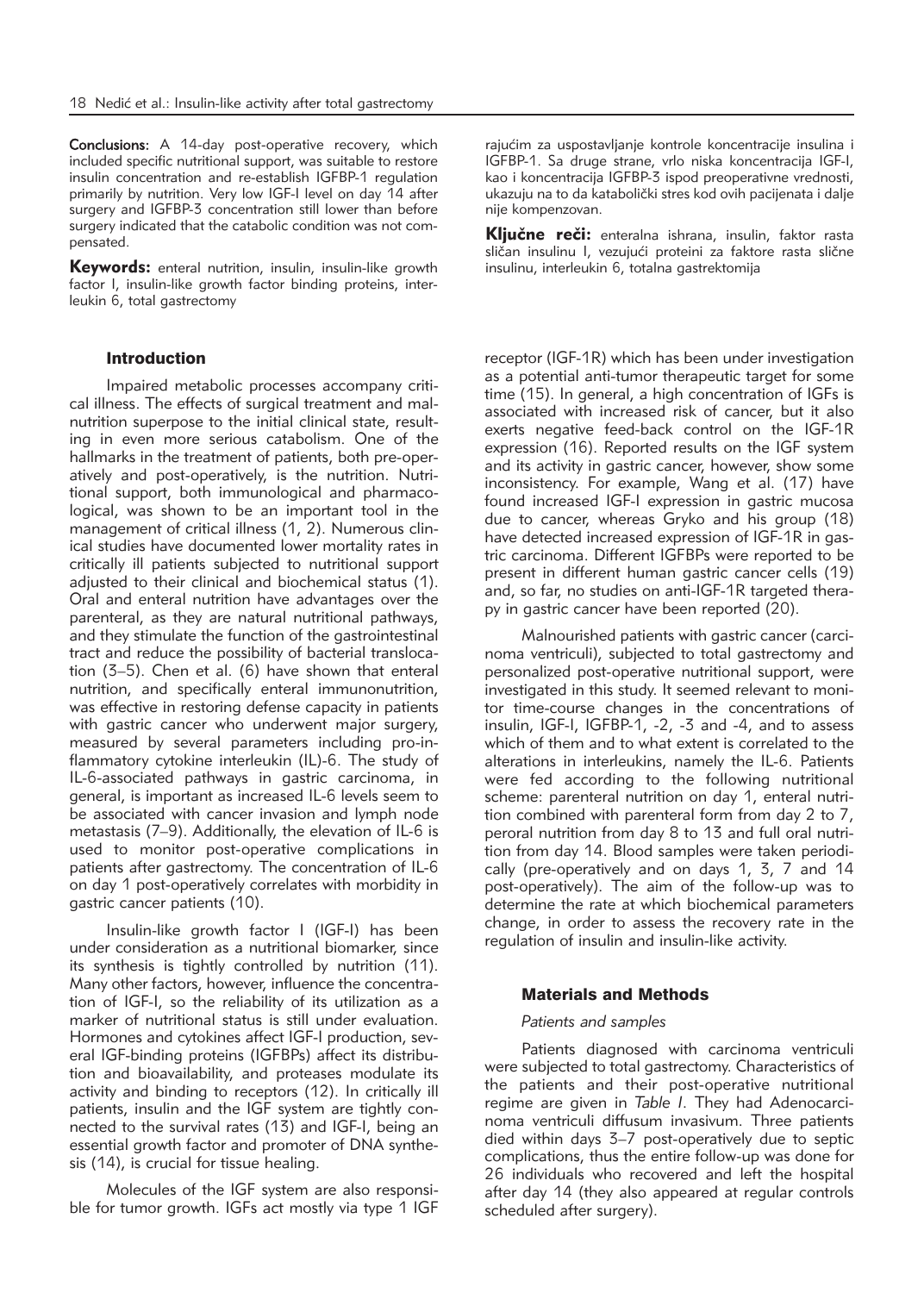Table I Characteristics of patients and their post-operative nutritional regime.

|                                                                                                | Data                                                                                                                                              |
|------------------------------------------------------------------------------------------------|---------------------------------------------------------------------------------------------------------------------------------------------------|
| Number of patients<br>$(male + female)$                                                        | $29(18+11)$                                                                                                                                       |
| Age of patients (years)                                                                        | $63 + 11$                                                                                                                                         |
| BMI of patients ( $\text{kg/m}^2$ )                                                            | $17 + 2$                                                                                                                                          |
| TNM grading score                                                                              | T2N2M0 (17) and<br>T3N2M0 (12)                                                                                                                    |
| Histology grading                                                                              | G2 (3) and G3 (26)                                                                                                                                |
| Survivals (left hospital<br>after day 14 and appeared<br>at regular controls after<br>surgery) | 26/29                                                                                                                                             |
| Post-operative<br>complications                                                                | 5/29 (1 transitory ischemic<br>attack, 1 post-operative<br>bleeding, 1 infection of the<br>wound, 1 pancreatic fistula<br>and 1 pleural effusion) |
| Pre-operative parenteral<br>nutrition                                                          | 3/29                                                                                                                                              |
| Post-operative nutritional<br>regime                                                           | Day 1: Parenteral nutrition                                                                                                                       |
|                                                                                                | Day 2: Enteral nutrition<br>(400 kcal on day 2 up to<br>1100 kcal on day 7)                                                                       |
|                                                                                                | Day 8: Peroral nutrition                                                                                                                          |
|                                                                                                | Day 14: No restrictions                                                                                                                           |

Patients were categorized as malnourished according to one or more nutritional risk factors: weight loss of 10–15% within 6 months before surgery, Subjective Global Assessment Grade C and the concentration of serum albumin  $\leq 30$  g/L (5). All patients consumed food enterally to the limit of their personal tolerance, until 12 h pre-operatively. Parenteral nutritional support was given to three patients who had bleeding in the upper digestive tract. They all survived and left the hospital, but the number of cases was too small to form a specific group to evaluate the effect of pre-operative nutritional support on the final recovery.

Total gastrectomy was performed, followed by reconstruction by the Roux-en-Y method. All patients were subjected to individually formulated diets postoperatively, starting with parenteral nutrition and followed by enteral feeding 24 h after the end of the operation. The nutritional goal was 25 kcal/kg per day and the enteral diet used was Fresubin Standard R (Fresenius Kabi AG, Bad Homburg, Germany), composed of 70% of calories originating from carbohydrates and 30% from triglycerides (4). Until the day 7 post-operatively, parenteral nutrition (Fresenius

Cabiven 1550 R) was combined with enteral feeding (4). Oral feeding started on day 8 and gradually changed from liquid to semiliquid food. Patients were followed-up clinically and biochemically in a standard manner. Five patients had certain post-operative complications (*Table I*), but they all recovered and were released from the hospital on day 14 after surgery.

Blood samples were collected in the morning, after 12 h fasting, on the day before surgery and on days 1, 3, 7 and 14 after the operation. Sera were separated within 45 min, aliquoted and stored frozen at –20 °C. The concentrations of IL-6, insulin and IGF-I were measured by immunoassay, whereas the relative quantities of IGFBP-1, -2, -3 and -4 were determined by immunoblotting. The work described here was carried out in accordance with the Code of Ethics of the World Medical Association (Declaration of Helsinki) and each patient agreed to his/her serum samples being used for the purpose of this study.

### *Determination of IL-6, insulin, IGF-I, total protein and albumin concentrations*

The concentration of IL-6 was measured by electrochemiluminescence immunoassay (ECLIA-IL-6, Hoffmann-La Roche, Basel, Switzerland), the concentrations of insulin and IGF-I were measured by radioimmunoassay (RIA-Insulin and RIA-IGF-I, INEP, Belgrade, Serbia) and the concentrations of total protein and albumin were determined by Biuret and bromocresol green reagents (Human GmbH, Wiesbaden, Germany). The referent values, appropriate for the age group involved in the study, were:  $\leq 6$ ng/L for IL-6, 5–25 mIU/L for insulin, 9–30 nmol/L for IGF-I, and 35–55 g/L for albumin.

#### *Determination of IGFBP-1, -2, -3 and -4 by immunoblotting*

Proteins in serum samples (diluted to 2 g/L) were separated by denaturing, reducing electrophoresis in 10% gels, transferred to a nitrocellulose membrane and immunoblotted using goat anti-human IGFBP-1, -2, -3 and -4 primary antibodies (Santa Cruz Biotechnology, Santa Cruz, USA), HRP-coupled swine anti-goat IgG secondary antibody (Biosource, Camarillo, USA) and HRP substrate luminol (Pierce Biotechnology, Rockford, USA). Immunoreactive proteins were visualized by autoradiography, evaluated by densitometry and their relative quantity was expressed in densitometric units (DU).

#### *Statistical analysis*

The results were expressed as the mean  $\pm$  standard deviation (SD). The differences between time intervals were analyzed by a nonparametric repeated measurement ANOVA test and the correlation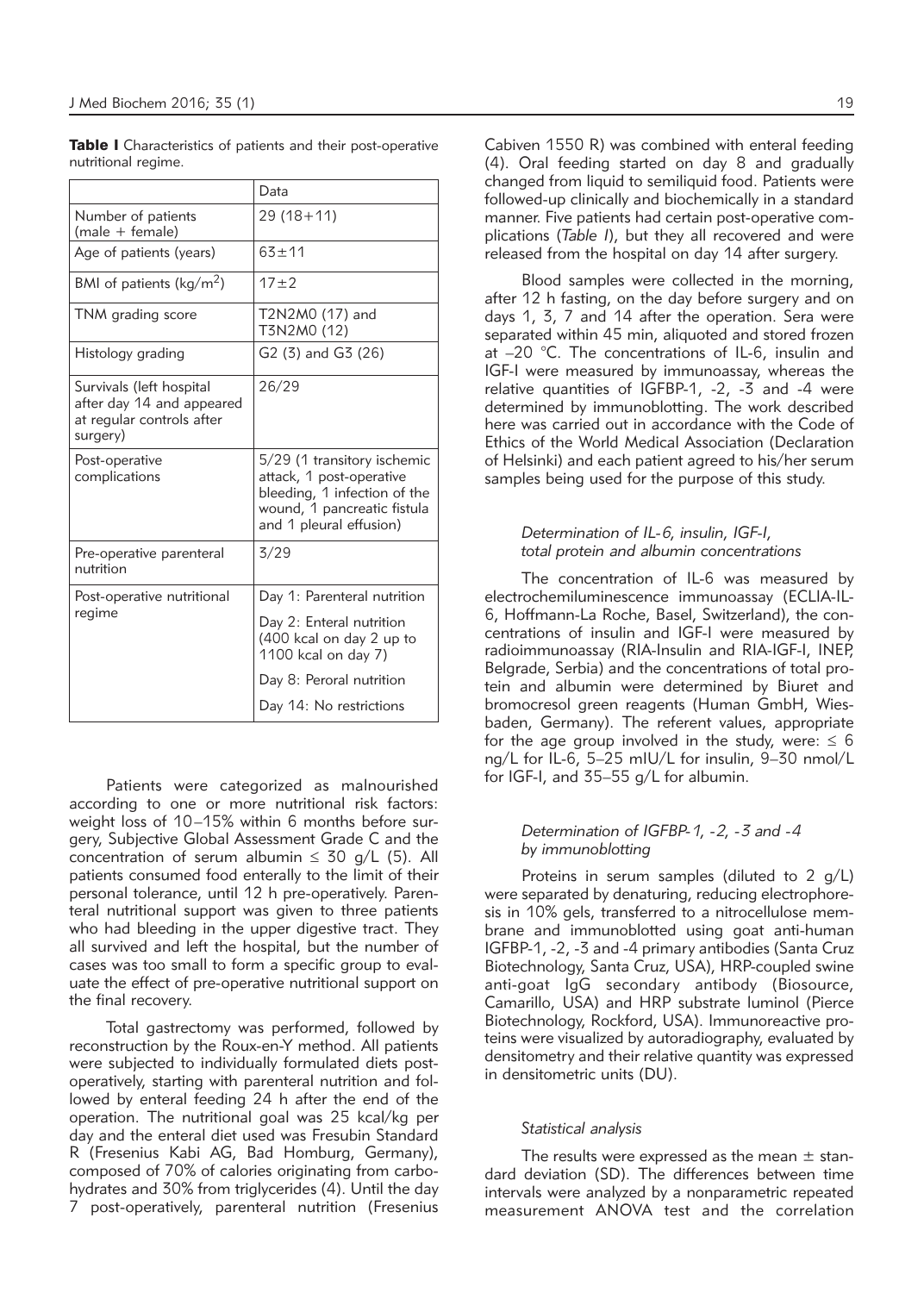between different parameters was assessed by Spear man's correlation coefficient. The SPSS software was used for statistical analysis.

## **Results**

*Alterations in IL-6, insulin, IGF-I and albumin levels*

Patients who had undergone total gastrectomy demonstrated the most dramatic changes in biochemical parameters on day 1 post-operatively, as expected (*Figure 1*). The concentration of IL-6 increased the most compared to the pre-operative value, on average 40 times. The concentration of insulin doubled, whereas the concentration of IGF-I, already low in the pre-operative samples, continued to decrease on day 1. The concentration of albumin decreased as well compared to the pre-operative value. The concentration of IL-6 in the serum samples collected in the morning on day 3 was significantly decreased compared to day 1, approximately 3 times, but the level was still very high. The concentration of insulin continued to increase and reached its maximum, whereas the IGF-I and albumin levels continued to fall. On day 7, the concentration of IL-6 was significantly lower than on day 3, the concentration of insulin began to decrease, but the concentration of IGF-I also continued to decrease. Concentration of albumin exhibited a moderate increase.

On day 14, the concentration of IL-6 was lower than on day 7, but it was still much higher than before surgery and well above the reference limit. The concentration of insulin returned to its basal level and was even lower than before surgery. The concentrations of IGF-I and albumin, however, remained lower than before surgery and also lower than the reference. This general profile of IL-6, insulin, IGF-I and albumin alterations was common to all patients included in this study, but there were two types of responses at the level of IGFBPs. The changes in the concentration of IGFBPs were correlated to the changes in the concentration of IL-6 and not to those of insulin, IGF-I or albumin.

### *Alterations in IGFBPs levels*

Immunoblotting of serum samples obtained from patients pre-operatively and on days 1, 3, 7 and



Figure 1 Serum IL-6, insulin, IGF-I and albumin concentrations in patients with carcinoma ventriculi subjected to total gastrectomy and specific nutritional regime (\*: statistically significant difference between two successive time intervals expressed as p value).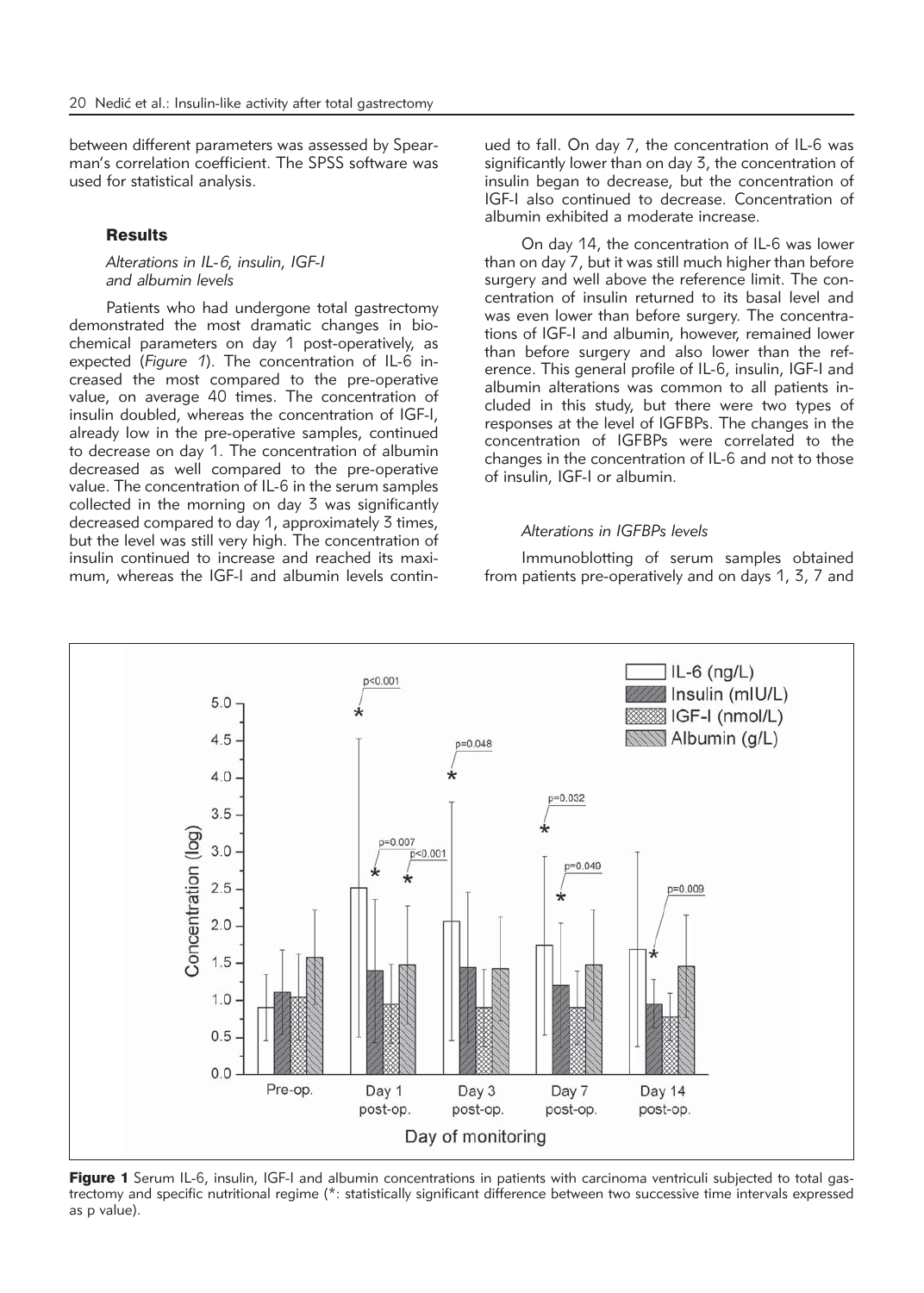

Figure 2 The profiles of IGFBP-1, -2, -3, -4 and IL-6 alterations during 14-day post-operative recovery of patients with carcinoma ventriculi subjected to total gastrectomy and specific nutritional regime. Representative profiles are given for two groups of patients, group 1 (A) and group 2 (B), who had very high (A) or moderately high (B) concentrations of IL-6 on day 1 postoperatively. Blood samples 1–5 were collected pre-operatively and on days 1, 3, 7 and 14 post-operatively.

14 post-operatively demonstrated that only IGFBP-1 and IGFBP-3 were prone to considerable alterations (*Figure 2*, representative results for two patients). The levels of IGFBP-2 and IGFBP-4 did not exhibit significant changes along the post-operative recovery period (*Figure 2*). IGFBP profiles, dependent on the concentration of IL-6, are shown in *Figure 3* (groups 1 and 2). Patients were divided into two groups according to the cutoff criterion for IL-6 peak: group  $1 \geq 100$ ng/L and group 2 < 100 ng/L. The cutoff criterion was established after examination of all IGFBP profiles, as a point which most adequately differentiated the effect of IL-6 (although changes of IGFBPs with IL-6 maximal concentration were gradual). In patients with a very high concentration of IL-6 on day 1, the concentration of IGFBP-1 was higher and the concentration of IGFBP-3 lower (*Figure 2A* and *Figure 3A*) compared to patients whose concentration of IL-6 was not so dramatically raised on day 1 (*Figure 2B* and *Figure 3B*). In both groups of patients the concentration of IGFBP-1 was reduced on day 3 and continued to drop along with a decrease in IL-6 concentration. On day 14, IGFBP-1 concentration was similar to the pre-operative value. The concentration of IGFBP-3, however, was significantly reduced, compared to the pre-operative value, only in patients with a very high concentration of IL-6. It began to rise post-operatively with a decrease in IL-6 concentration, but still remained lower on day 14 than preoperatively. The calculated correlation coefficients (*Figure 3*) pointed to a positive correlation between IL-6 and IGFBP-1 and a negative one between IL-6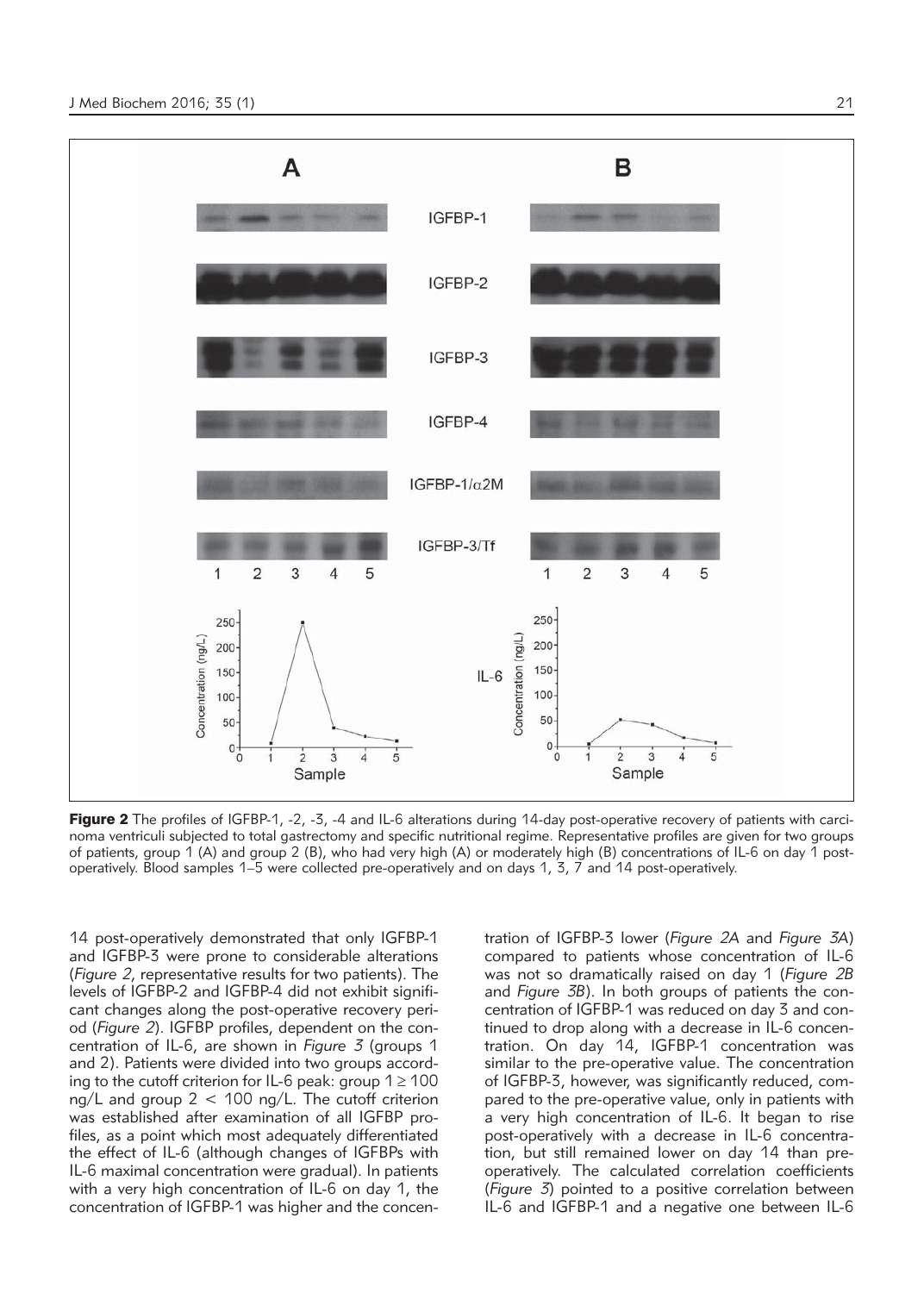

Figure 3 Serum IL-6 concentration and relative abundance of IGFBP-1 and IGFBP-3 in patients with carcinoma ventriculi subjected to total gastrectomy and specific nutritional regime, classified into group 1 (A) and group 2 (B), who had very high (A) or moderately high (B) concentrations of IL-6 on day 1 post-operatively (\*: statistically significant difference between two successive time intervals expressed as p value; r: correlation coefficient between IL-6, IGFBP-1 and IGFBP-3 alterations).

and IGFBP-3. Consequently, the correlation between IGFBP-1 and IGFBP-3 was negative.

IGFBP-1 is known to interact with  $\alpha$ 2-macroglobuline,  $\alpha$ 2M (21) and IGFBP-3 with transferrin, Tf (22), so the presence of these complexes (at molecular masses previously determined at approximately 200 and 100 kDa) was also investigated. Protein bands corresponding to these complexes (*Figure 2*) seemed not to be affected significantly by acute changes in IGFBP-1 or IGFBP-3 concentrations.

### **Discussion**

Malnutrition and major surgery in patients with gastric cancer are associated with catabolism and stress response, affecting metabolic, endocrine and immune systems, possibly causing organ dysfunction, complications in wound healing or even death. Acute phase reaction is a systemic response to a critical state and it is mediated by pro-inflammatory molecules. Cytokines induce a series of changes including activation of the hypothalamic-pituitary axis, reduction of GH secretion, catabolism and change in hepatic function (23). In malnutrition, a general reduction of protein synthesis in the liver occurs. Cytokines which have the most profound metabolic effects are IL-1, IL-6 and tumor necrosis factor  $\alpha$ , TNF- $\alpha$  (23). IL-6 is the major

stimulator of hepatocytes to synthesize acute phase proteins, whose concentrations increase within several hours after inflammatory onset (24, 25). Hepatocytes are also responsible for the synthesis of IGF-I, IGF-II and some of the IGFBPs, such as IGFBP-1, IGFBP-2 and IGFBP-4 (26).

Results of this study demonstrated that gastrectomy induced a significant increase in the IL-6 concentration, as expected (10), causing an increase in insulin and IGFBP-1 levels. Post-operative treatment lasting two weeks, which included reduction of stress and proinflammatory processes, and well-balanced nutritional support, was able to reduce the concentrations of insulin and IGFBP-1, suggesting improved response of IGFBP-1 to nutrition and re-establishment of the negative feed-back relation between insulin and IGFBP-1. IGFBP-1 levels were previously shown to increase under stimulation of IL-6, IL-1 $\beta$  and TNF- $\alpha$  (27, 28) and to correlate with mortality outcome in critically ill patients (29). IGFBP-1 expression is naturally suppressed by insulin and the concentrations of these two proteins change in counter directions in healthy persons. In critical illness, as liver becomes insensitive to insulin, the signaling pathways dependent on it, including IGFBP-1 gene regulation, become impaired (29). It is not clear whether the effect of insulin resistance or IL-6 stimulation is dominant and whether these two effects are associated. In the experiment with HepG2 cells, insulin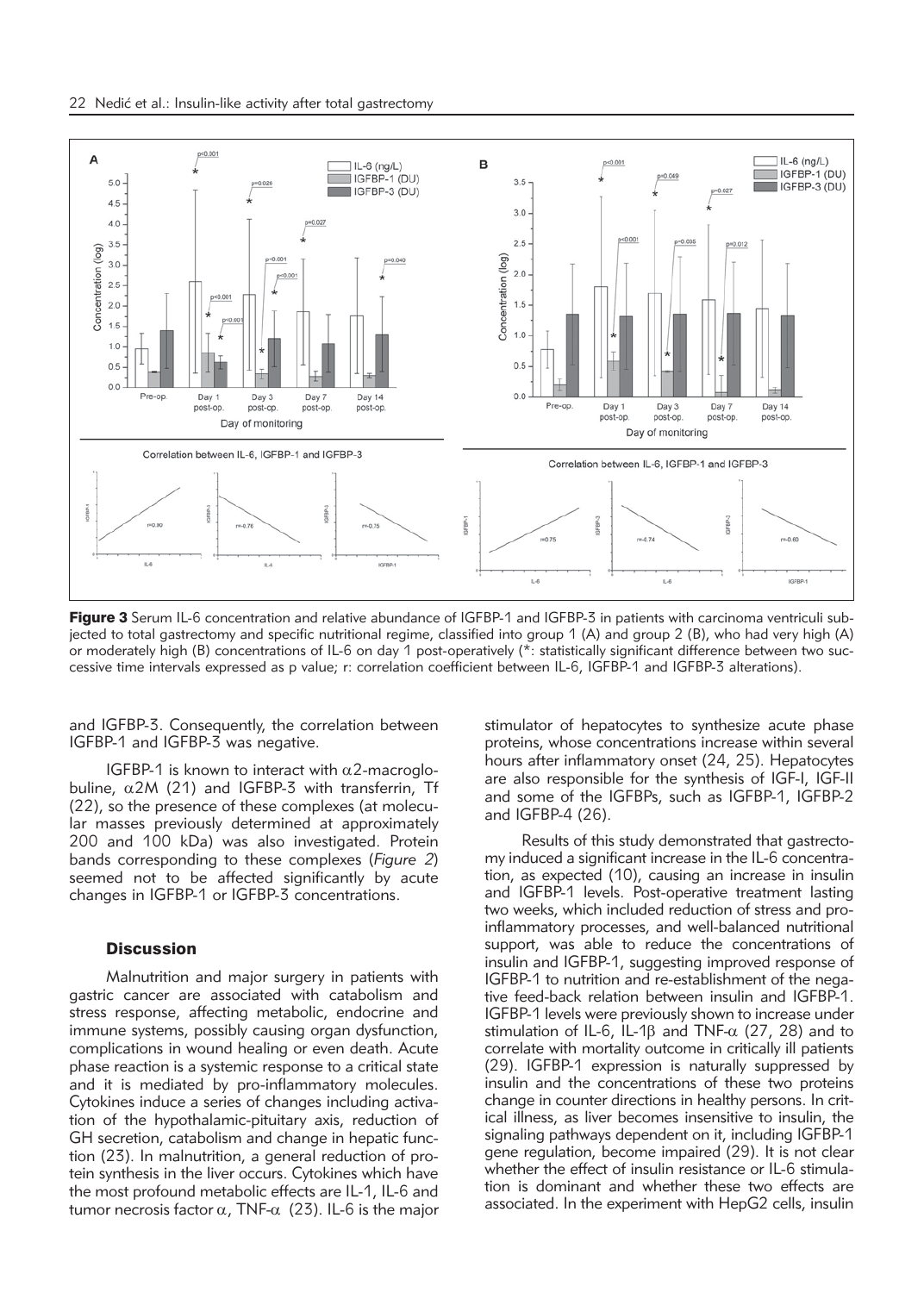was unable to prevent IL-6-stimulated increase in IGFBP-1, when both peptides were present in the medium (28). In a clinical study in which patients were treated with insulin supplementation, the therapy lowered the concentration of glucose, but had no effect on serum IGFBP-1 or the patient outcome (29). This result implied that insulin was not lowering blood glucose by affecting gluconeogenesis in the liver, but it induced intracellular transport of glucose and its utilization. Early nutritional support administrated to critically ill patients involved in this study demonstrated a suppressive effect of food intake on IGFBP-1 levels in blood even in the absence of negative feed-back relation between insulin and IGFBP-1.

Contrary to IGFBP-1, IL-6 secretion after surgery caused reduction in the IGFBP-3 level. A 14-day postoperative period was unable to fully return the concentration of IGFBP-3 to its pre-operative value in the case of dramatic increase in IL-6 level. The concentration of IGF-I in patients with gastric cancer was low pre-operatively and this result was in accordance with the literature data (30). The level of IGF-I further slightly decreased after gastrectomy, but remained unaffected by the reduction in the concentration of IL-6. The pre-operative level of IGF-I was not re-established after 14 days and the data correlated well with the behavior of the negative acute phase proteins such as albumin (31). Since the production of both IGF-I and IGFBP-3 is under the control of growth hormone (32), a disbalance in the concentration of IGF-I and IGFBP-3 post-operatively suggests strong influence of other factors which regulate their synthesis and/or clearance rates. Decreased levels of IGFBP-3 may be attributed to increased IGFBP-3 proteolysis, activated by IL-6 after surgery (33). Proteolysis of IGFBP-3 was found to correlate with the concentration of IL-6 in cancer cachexia (34). The IL-6 up-regulates gene expression of cathepsins and matrix metalloprotease-13, which are able to degrade IGFBP-3 (35). At the moment, it is not known whether IL-6 can directly affect the synthesis of IGFBP-3 in Kupffer cells, which are the major sites of IGFBP-3 production in the liver (26). Additionally, IGFBP-3 is a tumor suppressor whose anti-proliferative effect is IGF-independent (36). Its lower concentration in the circulation of patients with cancer may be regarded as an unfavorable event not only from the aspect of nutrition, but also from the point of depressed tumorgrowth inhibitory potential.

To conclude, a 14-day post-operative recovery, which included specific nutritional support administrated to the patients, taking into account their personal clinical and metabolic status, was suitable to restore insulin concentration to the pre-operative level and to re-establish IGFBP-1 regulation primarily by nutrition. Therefore, it may be postulated that by lowering IGFBP-1 and increasing IGFBP-3 concentration, the mortality risk was reduced and personalized nutritional support is probably responsible for the shorter length of stay of patients in the intensive care unit and the hospital. On the other hand, very low albumin and IGF-I levels on day 14 after surgery and IGFBP-3 concentration still lower than the pre-operative one, indicated that restoration of their concentrations had not occurred yet and that catabolic stress was not compensated. The concentrations of IGFBP-1 and IGFBP-3 were directly correlated with the concentration of IL-6, the first one positively and the second one negatively. The alteration of insulin concentration was phase-shifted compared to the IL-6. Finally, the concentrations of IGF-I, IGFBP-2 and IGFBP-4 did not seem to be directly IL-6-dependent.

Thus, when we compare the levels of specific parameters of the insulin/IGF/IGFBP axis before surgery and after, it can be seen that some of them were not affected by gastrectomy and enteral feeding, others changed but returned to their pre-operative levels (or almost), whereas some remained altered after 14 days of recovery. According to these results, it is evident that each member of the system which expresses or regulates insulin-like activity is under a specific combination of control factors.

## Conflict of interest statement

The authors stated that they have no conflicts of interest regarding the publication of this article.

## Funding sources

The work was supported by the Ministry of Education, Science and Technological Development of Serbia, project no. 173042.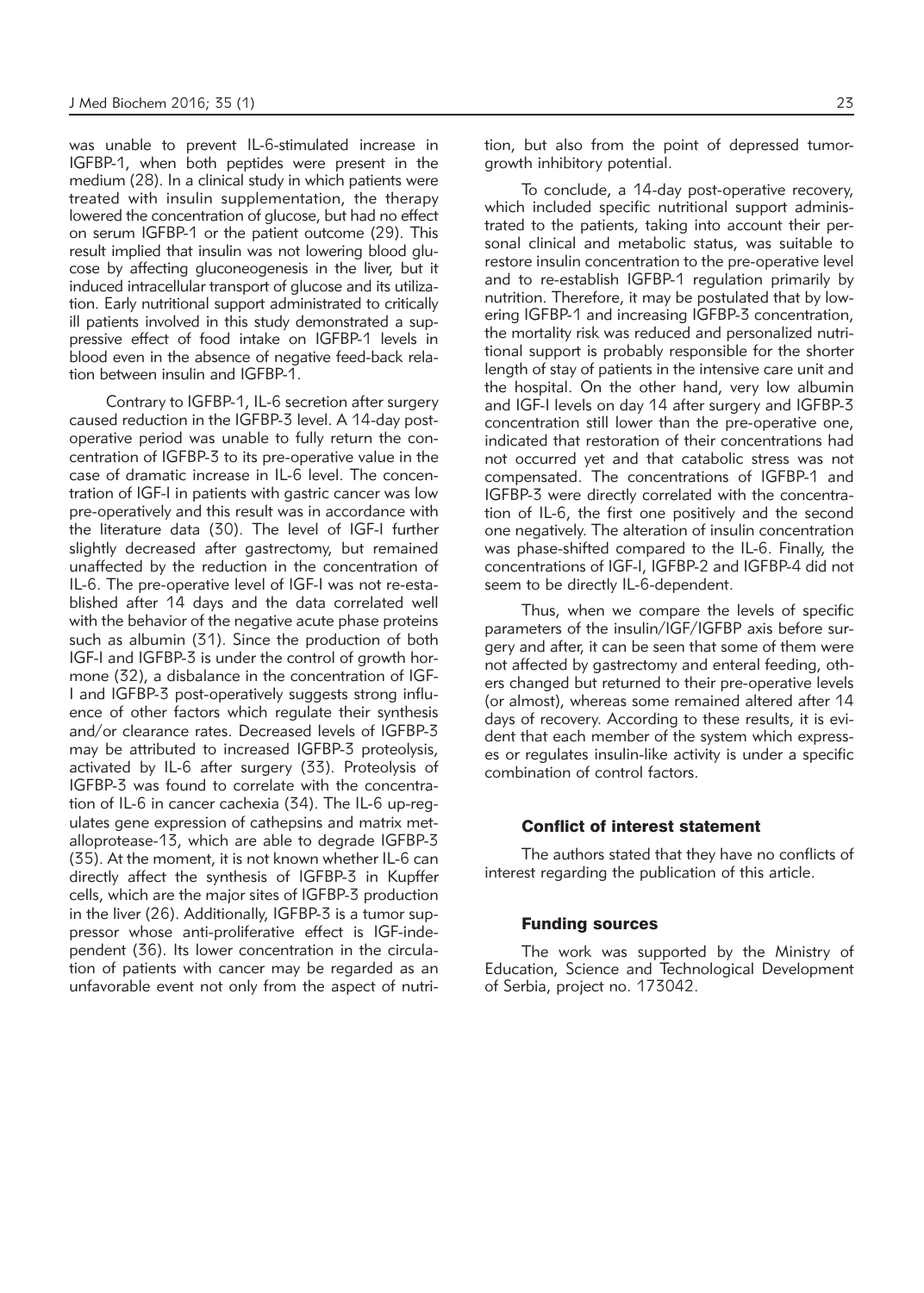#### **References**

- 1. Van Stijn MFM, Korkic-Halilovic I, Bakker MSM, van der Ploeg T, van Leeuwen PAM, Houdijk APJ. Preoperative nutrition status and postoperative outcome in elderly general surgery patients: A systematic review. J Parenter Enteral Nutr 2013; 37: 37-43.
- 2. Braga M, Gianotti L, Nespoli L, Radaelli G, Di Carlo V. Nutritional approach in malnourished surgical patients. Arch Surg 2002; 137: 174–80.
- 3. Braga M, Ljungqvist O, Soeters P, Fearon K, Weimann A, Bozzetti F. ESPEN Guidelines on parenteral nutrition: surgery. Clin Nutr 2009; 28: 378–86.
- 4. Gabor S, Renner H, Matzi V, Ratzenhofer B, Lindenmann J, Sankin O, et al. Early enteral feeding compared with parenteral nutrition after oesophageal or oesophagogastric resection and reconstruction. Br J Nutr 2005; 93: 509–13.
- 5. Weimann A, Braga M, Harsanyi L, Laviano A, Ljungqvist O, Soeters P, et al. ESPEN Guidelines on enteral nutrition: Surgery including organ transplantation. Clin Nutr 2006; 25: 224–44.
- 6. Chen DW, Fei ZW, Zhang YC, Ou JM, Xu J. Role of enteral immunonutrition in patients with gastric carcinoma undergoing major surgery. Asian J Surg 2005; 28: 121–4.
- 7. Ikeguchi M, Hatada T, Yamamoto M, Miyake T, Matsunaga T, Fukumoto Y, et al. Serum interleukin-6 and -10 levels in patients with gastric cancer. Gastr Cancer 2009; 12: 95–100.
- 8. Kemik O, Sumer A, Kemik AS, Dulger AC, Hasirci I, Adas M, et al. Preoperative serum IL-6 levels: Clinical importance in gastric carcinoma with lymph node metastasis. Eur J Gen Med 2010; 7: 410–3.
- 9. Kim D-K, Oh SY, Kwon H-C, Lee S, Kwon KA, Kim BG, et al. Clinical significances of preoperative serum interleukin-6 and C-reactive protein level in operable gastric cancer. BMC Cancer 2009; 9: Art no 155.
- 10. Szczepanik AM, Scislo L, Scully T, Walewska E, Siedlar M, Kolodziejczyk P, et al. IL-6 serum levels predict postoperative morbidity in gastric cancer patients. Gastr Cancer 2011; 14: 266–73.
- 11. Livingstone C. Insulin-like growth factor-I (IGF-I) and clinical nutrition. Clin Sci 2013; 125: 265–80.
- 12. Clemmons DR. Role of insulin-like growth factor binding proteins in controlling IGF actions. Moll Cell Endocrinol 1998; 140: 19–24.
- 13. Aydin BK, Demirkol D, Bas F, Turkoglu U, Kumral A, Karabocuoglu M, et al. Evaluation of endocrine function in children admitted to pediatric intensive care unit. Pediatr Int 2014; 56: 349–53.
- 14. Yu H, Rohan T. Role of the insulin-like growth factor family in cancer development and progression. J Natl Cancer Inst 2000; 92: 1472–89.
- 15. Hewish M, Chau I, Cunningham D. Insulin-like growth factor 1 receptor targeted therapeutics: Novel compounds and novel treatment strategies for cancer medicine. Recent Patents Anti-Cancer Drug Disc 2009; 4: 54–72.
- 16. Hernandez-Sanchez C, Werner H, Roberts CT Jr, Woo EJ, Hum DW, Rosenthal SM, et al. Differential regulation of insulin-like growth factor-I (IGF-I) receptor gene expression by IGF-I and basic fibroblastic growth factor. J Biol Chem 1997; 272: 4663–70.
- 17. Wang H-B, Zhou C-J, Song SZ, Chen P, Xu W-H, Liu B, et al. Evaluation of Nrf2 and IGF-1 expression in benign, premalignant and malignant gastric lesions. Pathol Res Pract 2011; 207: 169-73.
- 18. Gryko M, Kisluk J, Cepowicz D, Zinczuk J, Kamocki Z, Guzinska-Ustymowicz K, et al. Expression of insulin-like growth factor receptor type 1 correlates with lymphatic metastases in human gastric cancer. Pol J Pathol 2014; 65: 135–40.
- 19. Yi HK, Hwang PH, Yang D-H, Kang C-W, Lee D-Y. Expression of the insulin-like growth factors (IGFs) and the IGFbinding proteins (IGFBPs) in human gastric cancer cells. Eur J Cancer 2001; 37: 2257–63.
- 20. Abdel-Rahman O. Insulin-like growth factor pathway aberrations and gastric cancer; evaluation of prognostic significance and assessment of therapeutic potentials. Med Oncol 2015; 32: Art no 431.
- 21. Westwood M, Aplin JD, Collinge IA, Gill A, White A, Gibson JM.  $\alpha$ 2-Macroglobulin: A new component in the insulin-like growth factor/insulin-like growth factor binding protein-1 axis. J Biol Chem 2001; 276: 41668–74.
- 22. Weinzimer SA, Gibson TB, Collett-Solberg PF, Khare A, Liu B, Cohen PJ. Transferrin is an insulin-like growth factor-binding protein-3 binding protein. J Clin Endocrinol Metab 2001; 86: 1806–13.
- 23. Gruys E, Toussaint MJM, Niewold TA, Koopmans SJ. Acute phase reaction and acute phase proteins. J Zhejiang Univ Sci 2005; 6B: 1045–56.
- 24. Bode JG, Albrecht U, Häussinger D, Heinrich PC, Schaper F. Hepatic acute phase proteins – regulation by IL-6- and IL-1-type cytokines involving STAT3 and its crosstalk with NF-kB-dependent signaling. Eur J Cell Biol 2012; 91: 496–505.
- 25. Lelbach A, Scharf J-G, Ramadori G. Regulation of insulin-like growth factor-I and of insulin-like growth factor binding protein-1, -3 and -4 in cocultures of rat hepatocytes and Kupffer cells by interleukin-6. J Hepatol 2001; 35: 558–67.
- 26. Scharf J-G, Ramadori G, Braulke T, Hartmann H. Synthesis of insulinlike growth factor binding proteins and of the acid-labile subunit in primary cultures of rat hepatocytes, of Kupffer cells, and in cocultures: regulation by insulin, insulinlike growth factor, and growth hormone. Hepatology 1996; 23: 818–27.
- 27. Lang CH, Nystrom GJ, Frost RA. Regulation of IGF binding protein-1 in hep G2 cells by cytokines and reactive oxygen species. Am J Physiol 1999; 276: G719–27.
- 28. Samstein B, Hoimes ML, Fan J, Frost RA, Gelato MC, Lang CH. IL-6 stimulation of insulin-like growth factor binding protein (IGFBP)-1 production. Biochem Biophys Res Commun 1996; 228: 611–5.